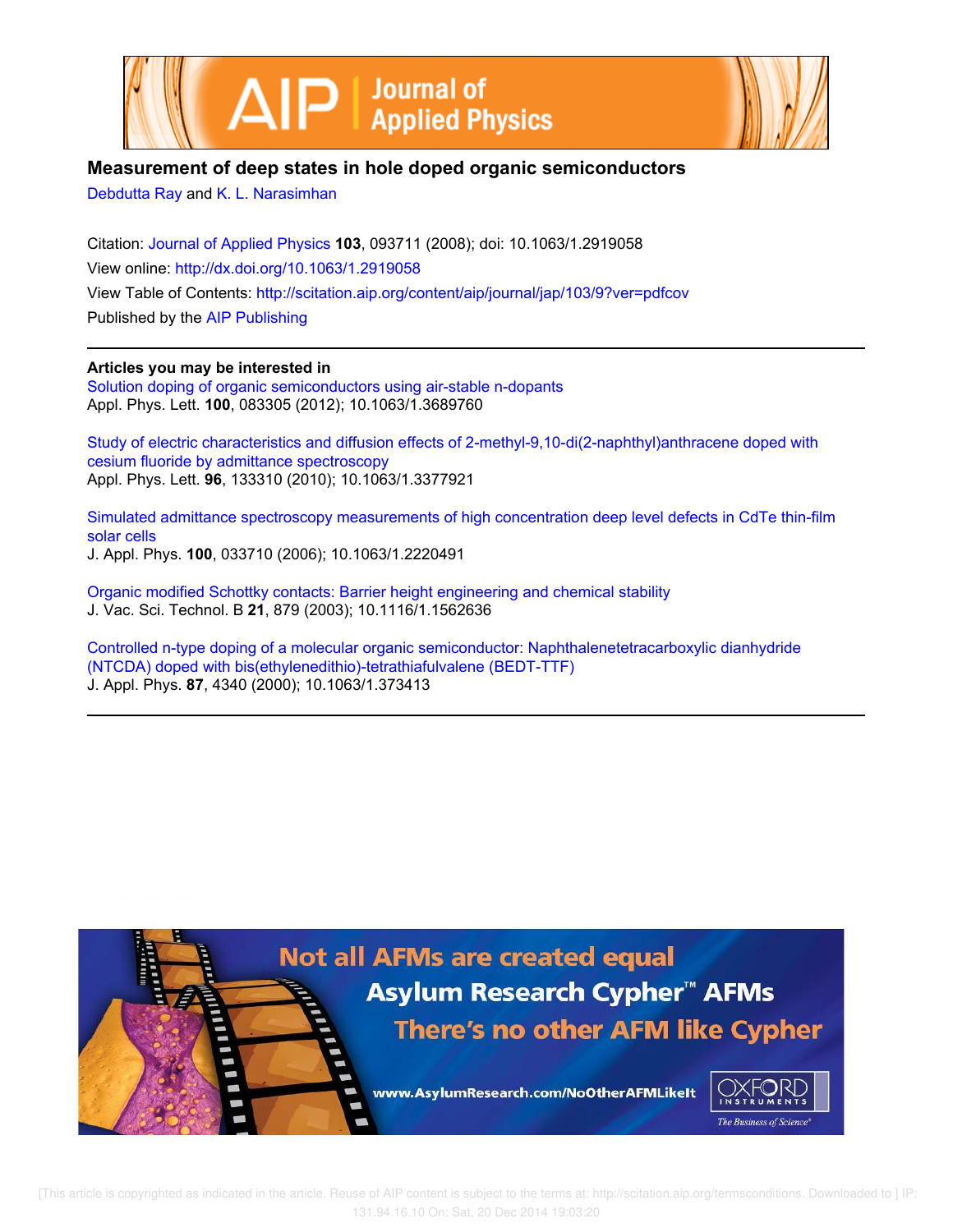# **Measurement of deep states in hole doped organic semiconductors**

Debdutta Ray and K. L. Narasimhan<sup>a)</sup>

*Department of Condensed Matter Physics and Material Sciences, Tata Institute of Fundamental Research, Colaba, Mumbai 400005, India*

Received 14 December 2007; accepted 6 March 2008; published online 8 May 2008-

In this paper, we report on the electrical properties of hole doped *N*,*N*-diphenyl-*N*,*N* bis(3-methylphenyl)-(1,1'-biphenyl)-4,4'-diamine and tris(8-hydroxyquinoline) aluminum. Tetrafluorotetracyanoquinodimethane is used as the dopant. From the frequency dependence of the capacitance measurements, we show that deep levels dominate the capacitance. From the frequency and bias dependence, we estimate the density of deep levels above the Fermi level to be about 10<sup>17</sup> cm−3. These states presumably arise due to polarization and Coulomb energy fluctuations. © *2008 American Institute of Physics*. DOI: 10.1063/1.2919058

## **I. INTRODUCTION**

Organic semiconductors find a wide range of applications spanning from light emitting diodes to solar cells.<sup>1–5</sup> To maximize device performance, it is crucial to be able to dope these materials. For instance, doping reduces contact resistance and, thereby, enhances device efficiency. $6-8$  One way of doping that has recently emerged is the use of an organic dopant wherein the lowest unoccupied molecular orbital (LUMO) [highest occupied molecular orbital (HOMO)] of the dopant is energetically in the vicinity of the HOMO (LUMO) of the organic semiconductor, thereby facilitating charge transfer.<sup>6,9,10</sup> In this paper, we report on the electrical properties of hole-doped *N*,*N*-diphenyl-*N*,*N*-  $\overline{bis(3-methylphenyl)}$ - $(1, 1'$ -biphenyl)-4,4'-diamine (TPD). TPD has been widely used as the hole transporting layer in organic light emitting diodes.<sup>11</sup> In this work, tetrafluorotetracyanoquinodimethane  $(F_4$ -TCNQ) is used as the dopant. The LUMO of  $F_4$ -TCNQ is energetically in the vicinity of the HOMO of TPD.<sup>10,12</sup> Thus,  $F_4$ -TCNQ could act as an acceptor, leading to the formation of  $TPD^+$  and  $F_4$ -TCNQ<sup>-</sup>. The hole is free to move from one TPD molecule to another by hopping. The electrons are likely to be localized on the F4 -TCNQ molecules. This is because at these low doping densities ( $\sim$ 3% in this study), the F<sub>4</sub>-TCNQ concentration is below the percolation limit for the electrons. This, in effect, leads to (relatively) immobile negative ionized acceptors F<sup>4</sup> -TCNQ<sup>−</sup> -. In this paper, we report on capacitance and electrical transport measurements on doped samples of TPD. From the dc transport measurements, we show that F4 -TCNQ is a deep acceptor in TPD.

## **II. EXPERIMENT**

Thin films of doped TPD were prepared by coevaporating TPD and  $F_4$ -TCNQ on patterned indium tin oxide (ITO) substrates for electrical measurements. The individual deposition rates of TPD and  $F_4$ -TCNQ were monitored by using three quartz crystal oscillators. The evaporation rates were kept constant for uniform doping through the thickness of the sample. The base pressure of the system was  $5\times10^{-7}$  Torr. Both planar and sandwich structures were used. ITO was the Ohmic contact for the  $F_4$ -TCNQ doped TPD samples. For measurements in the planar configuration, we used interdigitated ITO electrodes with 100  $\mu$ m separation. The sandwich device had a configuration of  $ITO/TPD + F_4 - TCNQ$  (3%)  $(2000 \text{ A})$ /semitransparent-Al/LiF. The top LiF was an encapsulation layer. The active area of the device was typically 10−2 cm<sup>2</sup> . Device transfer from the deposition chamber to the measurement jig was done via a load-lock assembly in a nitrogen environment. All measurements were carried out in vacuum. For photocurrent measurements, the incident light on the sample was chopped at 11 Hz by using a mechanical chopper.<sup>13</sup> The photocurrent was measured using a lock-in amplifier. Some electrical measurements were also performed *in situ* in the deposition chamber immediately after growth. We first discuss transport in planar configuration and present evidence for doping of TPD. We then discuss the capacitance measurements in the sandwich samples followed by dark and phototransport in the sandwich structures.

### **III. RESULTS AND DISCUSSION**

#### **A. Dark conductivity in planar samples**

Figure 1 is a plot of the conductivity as a function of 1000/*T* for a planar doped sample. The conductivity at room temperature is  $6 \times 10^{-8}$   $(\Omega \text{ cm})^{-1}$ . This is comparable to the data reported earlier for  $F_4$ -TCNQ doped TPD samples.<sup>14</sup> The conductivity of the doped samples is at least three orders of magnitude larger than that for the undoped TPD sample. We hence conclude that  $F_4$ -TCNQ is an electrically active dopant in TPD. The temperature dependence of the dc electrical conductivity can be written as

$$
\sigma = \sigma_0 \exp(-E_A/kT). \tag{1}
$$

We find  $\sigma_0 = 0.15$   $(\Omega \text{ cm})^{-1}$  and  $E_A = 0.38$  eV. If we write  $E_A = E_F - E_V$ , where  $E_F$  is the Fermi level and  $E_V$  is the HOMO level of TPD, then  $E_F$  is at the most 0.38 eV above the HOMO level of TPD. The position of  $E_F$  is determined by charge neutrality and should be located close to the LUMO level of  $F_4$ -TCNQ for the doping concentrations used in our experiments. Photoemission experiments suggest that

a)Author to whom correspondence should be addressed. Electronic mail: kln@tifr.res.in.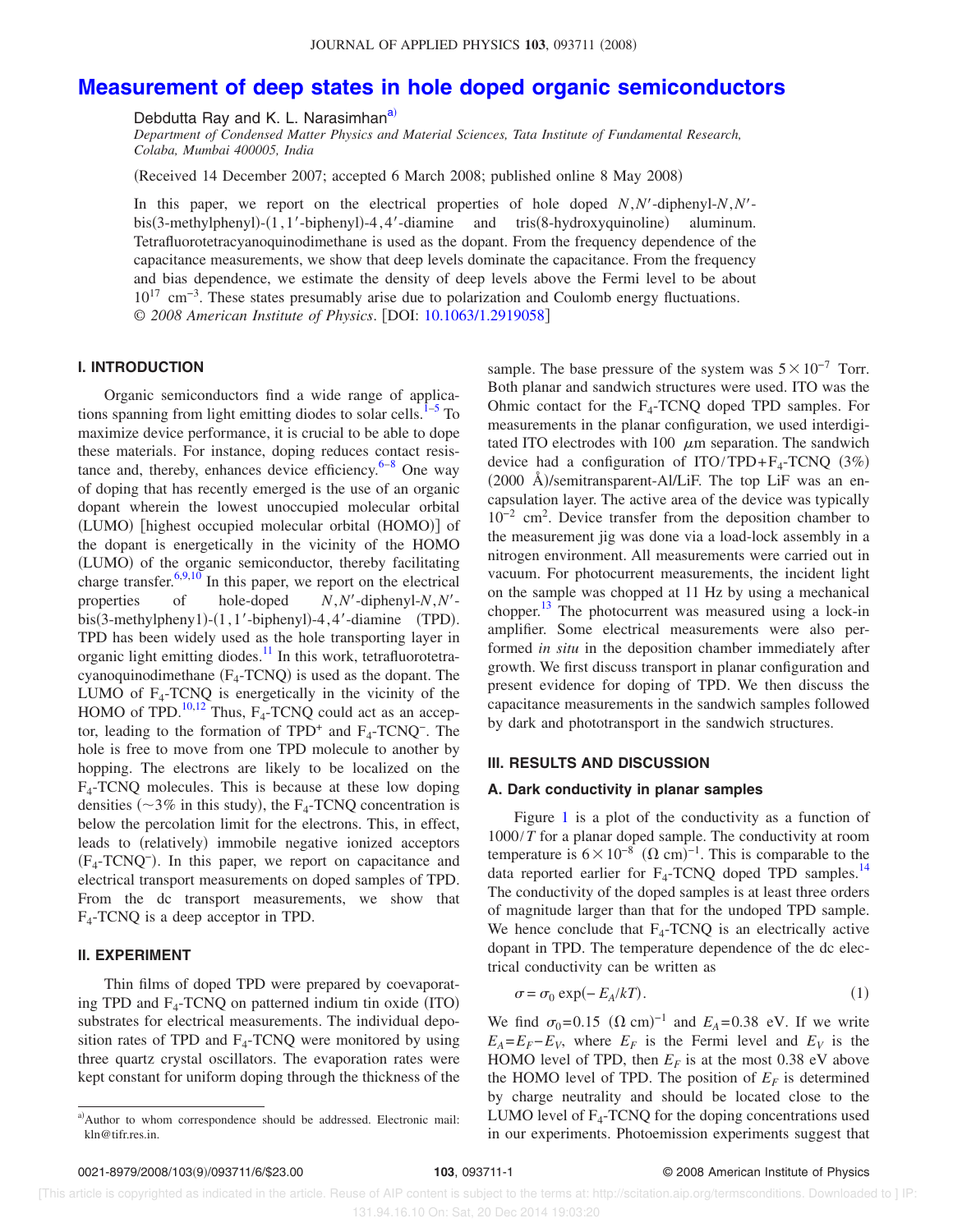

FIG. 1. A plot of conductivity as a function of 1000/*T* for a planar doped TPD sample. The activation energy of the conductivity is 0.38 eV. FIG. 2. A plot of the frequency dependence of the normalized capacitance

the HOMO of TPD and the LUMO of  $F_4$ -TCNQ are at  $-5.44$ and −5.24 eV, respectively, with respect to the vacuum level.<sup>10,12</sup> We hence expect  $E_F$  to be located 0.2 eV above the HOMO level of TPD. Since the energy resolution in the photoemission measurements is 0.15 eV, the measured electrical activation energy of 0.38 eV is not inconsistent with the photoemission data.<sup>10,15</sup> Alternatively, if the mobility is also thermally activated, the activation energy  $(E_A)$  of conductivity can be expressed as  $16,17$ 

$$
E_A = (E_F - E_V) + E_M,\tag{2}
$$

where  $E_M$  is the thermal activation energy of the hole mobility  $[\mu = \mu_0 \exp(-E_M/kT)]$ . If  $(E_F - E_V) = 0.2$  eV, as suggested by photoemission experiments, then the hole mobility is thermally activated with an activation energy of 0.18 eV—hole transport takes place by a thermally activated hopping process.

Charge transport in organic semiconductors is not very well understood. Some models invoke hopping transport in a Gaussian band tail and others assume hopping in an exponential band tail. $18,19$  The mobility strongly depends on temperature and carrier concentration. The experiments reported here cannot resolve these questions, which are beyond the scope of this work.

#### **B. Capacitance measurements**

Capacitance measurements can provide information of gap states in doped systems. Figure 2 shows the zero bias normalized capacitance (normalized to the geometrical capacitance  $C_0$ ) for a 2000 Å thick doped TPD sample sandwiched between ITO and Al electrodes. We see from Fig. 2 that the value of the capacitance depends on frequency and is about seven times the geometric capacitance at a low frequency (less than 5 Hz). This is direct evidence for the presence of space charge layers and confirms that the Fermi level in F<sup>4</sup> -TCNQ doped TPD has moved toward the HOMO level of TPD. We now try to understand the zero bias frequency dependence of capacitance.

When a semiconductor is sandwiched between two asymmetric electrodes, there is a built-in electric field that



 $C/C<sub>0</sub>$  ( $C<sub>0</sub>$  being the geometric capacitance) for a doped TPD sample. For frequency less than 5 Hz, the capacitance was recorded by measuring the displacement current. The value of  $C_0$  is 14 nF/cm<sup>2</sup>.

arises due to the difference in the Fermi levels between the two electrodes. If the carrier density in the semiconductor is small, then a uniform field develops across the semiconductor as there are no free charges to screen out the field in the body of the semiconductor. The capacitance is independent of the modulating frequency and is given by the geometric capacitance. This is the case for the undoped TPD samples. If the semiconductor is doped, the built-in field is screened by the dopant charge. This gives rise to band bending and a space charge region. If the dopants are shallow donors (acceptors), the depletion region is well defined. The capacitance in this case arises from modulation of charge at the edge of the depletion region. The capacitance is independent of frequency (limited only by the dielectric relaxation time) and is given by  $C = \varepsilon \varepsilon_0 A/D$ , where  $\varepsilon$  is the dielectric constant, *A* is the area, and *d* is the width of the depletion region.

The situation is very different if the dopant levels are deep or if the deep level concentration is greater than the shallow dopant concentration.20–23 Doped *a*-Si:H is a good example of a system wherein deep levels dominate the low frequency capacitance behavior.<sup>20</sup> The expected frequency dependence at zero dc bias for such a system is described as follows. Figure  $3(a)$  is a schematic of the band bending of a doped sample with a continuous distribution of gap states. Upon applying a small ac bias, the surface potential is modulated by  $\pm d\psi_s$ . At zero (and small reverse) bias, the quasi-Fermi level  $(E_{\text{fp}})$  is constant throughout the sample.<sup>20,21</sup> As the surface potential is modulated at an angular frequency  $\omega$ , the energy levels follow the potential and some of them cross  $E_F$ . To contribute to the total modulated charge (and, hence, capacitance), majority carrier emission from the deep level (trap) needs to take place. The response time for majority carrier emission from the trap is given by

$$
\tau = \tau_0 \exp(\Delta E / kT). \tag{3}
$$

All states that are characterized by  $\omega \tau \leq 1$  can change their charge state and will contribute to the capacitance. This is schematically shown in Fig.  $3(a)$ , wherein *A* represents the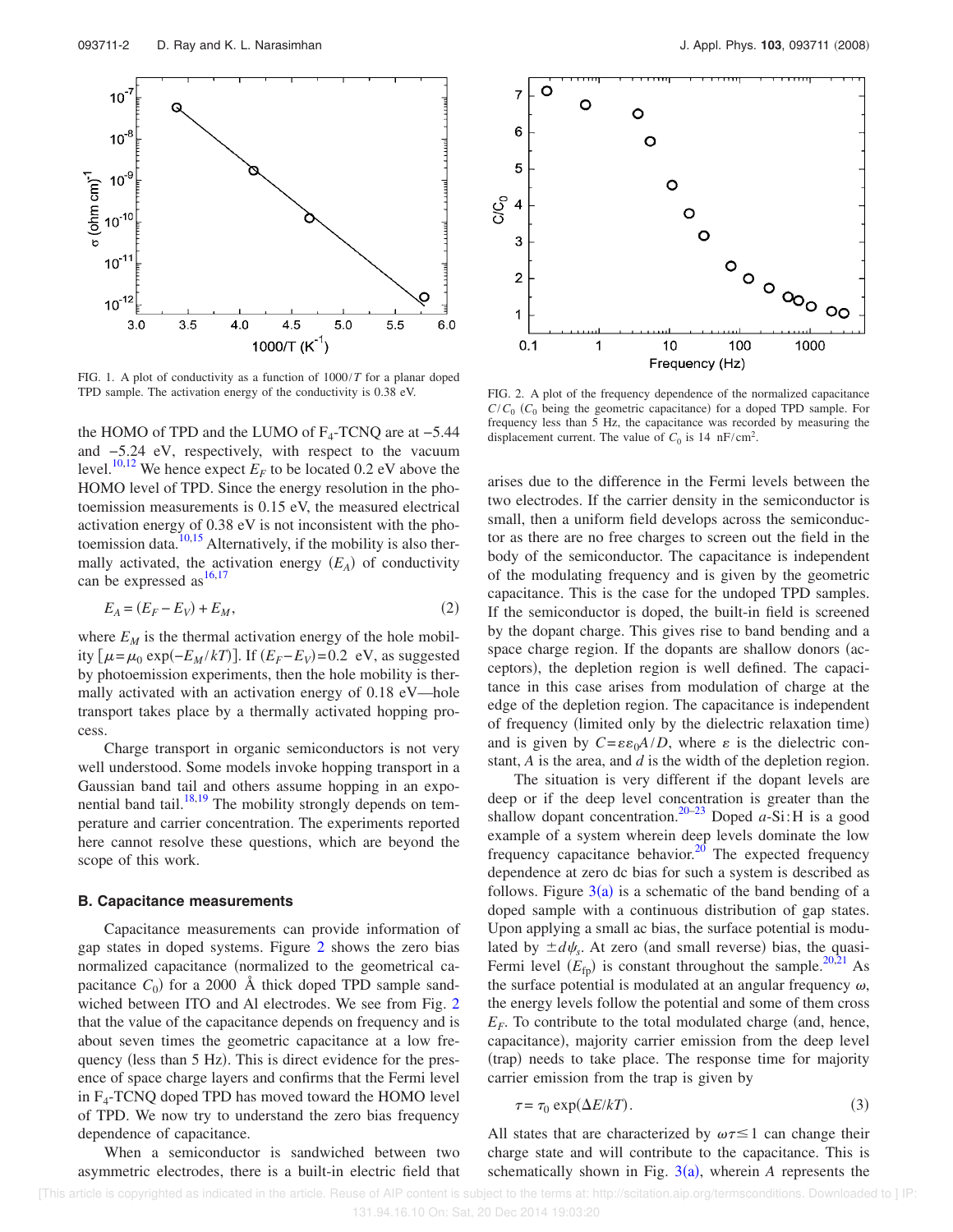

FIG. 3. The energy level alignment of a doped TPD device near the Al electrode is shown (a) when the device is at small reverse bias and (b) when it is at large reverse bias. DR and DDR are acronyms for the depletion region and deep depletion region, respectively.

location in the depletion region where  $\omega \tau = 1$ . All traps to the left of *A* can follow the ac voltage and will contribute to the capacitance  $(C_{\rm sc})$ . The region to the right of *A* behaves like an insulator  $(C_{\text{ins}})$ . The total capacitance consists of two capacitors in series,  $C_{\text{ins}}$  and  $C_{\text{sc}}^{20,22}$  As  $\omega$  decreases, point *A* moves closer to the contact as states deeper in energy can follow the applied frequency and contribute to the capacitance. The frequency dependence arises due to the presence of deep levels below  $E_F$ . This explains the frequency dependence of the capacitance seen in Fig. 2. Below 5 Hz, the capacitance is dominated by  $C_{\rm sc}$  as  $C_{\rm ins}$  has become very large. To get an approximate estimate of the density of states above  $E_F$ , we assume a constant density of states above  $E_F$  of value  $g_0$ . In this case,  $C_{sc} = A \sqrt{(q g_0 \varepsilon \varepsilon_0)}$ . <sup>20,23</sup> From the value of the capacitance at the lowest frequency in Fig. 2, we estimate  $g_0$  to be  $2 \times 10^{17}$  cm<sup>-3</sup> eV<sup>-1</sup>.

Similar results are also observed for tris(8hydroxyquinoline) aluminum  $(AIQ_3)$  films doped with F4 -TCNQ. Figure 4 shows the frequency dependence of the capacitance for AlQ<sub>3</sub> film doped with  $4\%$  of F<sub>4</sub>-TCNQ. Since the HOMO level of  $AlQ_3$  is deeper than that in TPD, there is a smaller dispersion of the capacitance and it reaches the geometrical capacitance at a lower frequency than in TPD. The density of states  $(g_0)$  above  $E_F$  is estimated to be around  $10^{16}$  cm<sup>-3</sup> eV<sup>-1</sup>. This is around 20 times smaller than that measured in TPD. This is because the HOMO level in



FIG. 4. A plot of the frequency dependence of the capacitance  $(C_0$  is the geometric capacitance) for a  $F_4$ -TCNQ doped AlQ<sub>3</sub> sample.

 $AlQ<sub>3</sub>$  is deeper than that in TPD by around 0.4 eV. The capacitance measurements in  $AlQ<sub>3</sub>$  hence measure the states in the vicinity of  $E_F$ .

We now study the voltage dependence of low frequency capacitance in reverse bias. Figure 5 shows the capacitance as a function of the reverse bias for a doped TPD sample. The data is corrected for series resistances that arise from the sample and from the external circuit.<sup>23</sup> The capacitance decreases as we increase the reverse bias. In a semiconductor wherein the capacitance is determined by the shallow acceptor density, this result is easy to understand and is related to the increase in the depletion layer with increase in reverse bias voltage. For the case wherein deep levels dominate the capacitance, the decrease in capacitance with increasing reverse bias can be understood as follows:<sup>20</sup> At a small reverse bias,  $E_{\text{fp}}$  is constant through the semiconductor. With increasing reverse bias, point  $A$  [Fig.  $3(a)$ ] moves away from the surface and farther into the semiconductor bulk. The total capacitance is due to two capacitors  $(C_{\rm sc} \text{ and } C_{\rm ins})$  in series.  $C_{\rm sc}$  is bias independent. With increasing reverse bias,  $C_{\rm ins}$ 



FIG. 5. A plot of the voltage dependence of the capacitance for a 2000 Å thick TPD device. The plot shows the measured capacitance  $(-\bigcirc)$  and  $C_{ins}$  $(-\Delta)$ .  $C_{\text{ins}}$  was calculated by assuming that the capacitance at slight forward bias is the measure of  $C_{\text{sc}}$ .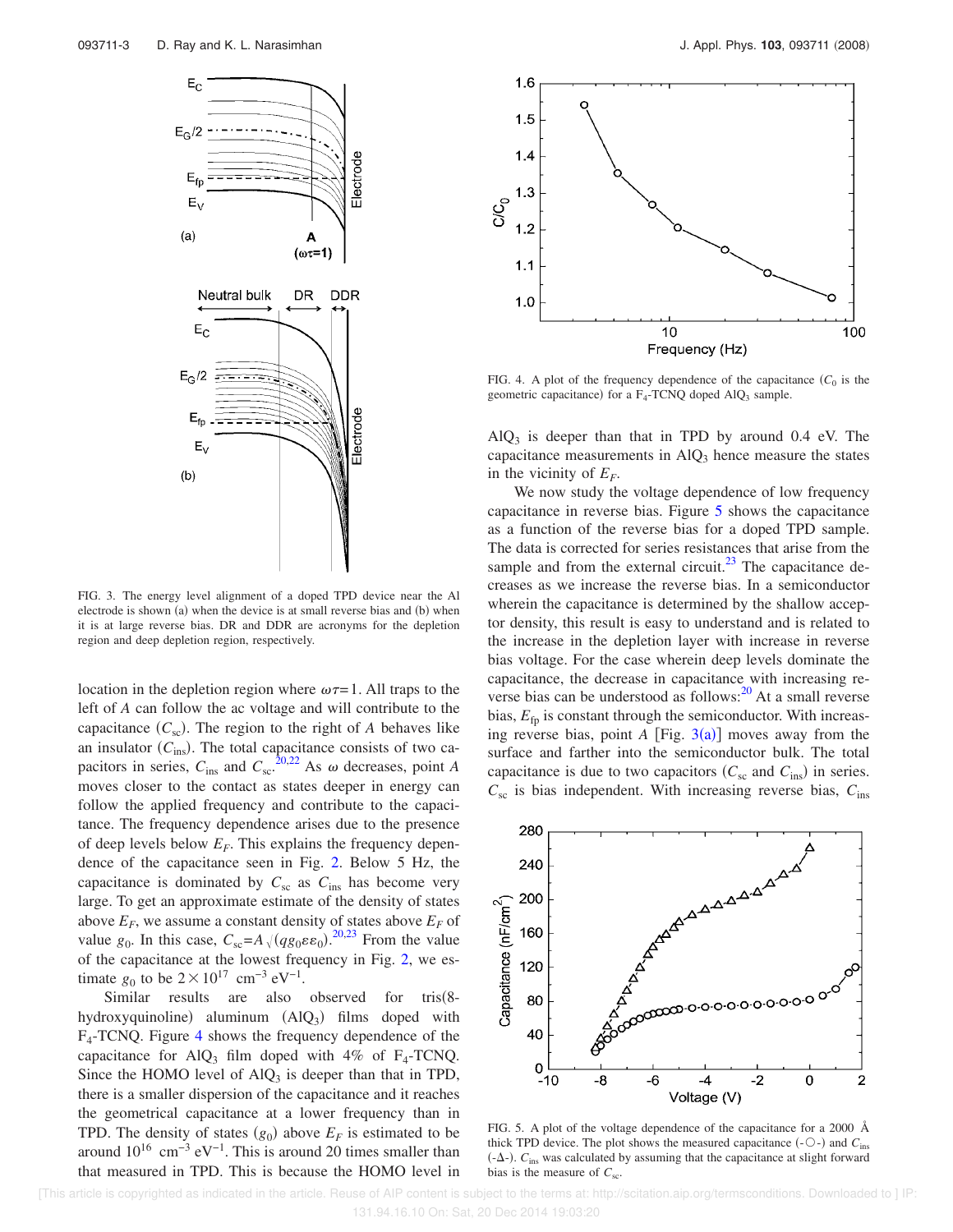decreases and eventually dominates the capacitance. This explains the decrease of the capacitance with increasing reverse bias. This "insulator" region is termed in the *a*-Si:H literature as the depletion region. The width of the depletion region is determined by the density of deep states. At a large reverse bias,  $E_{\text{fp}}$  is no longer constant and follows the band bending.<sup>20</sup> This is schematically shown in Fig.  $3(b)$ . This happens at a voltage when the intrinsic level  $E_G/2$  crosses the Fermi level.  $E_{\text{fp}}$  follows  $E_G/2$  in the region next to the contact. This region is known as the deep depletion region. Since  $E_{\text{fp}}$  follows the band bending, there will be no charge modulation in this region. Thus, this region also behaves like an insulator. At a large voltage, almost all of the potential drop is across the deep depletion region and for a given bias, the integrated density of states between  $E_F$  and  $E_G/2$  is given by the profiler formula<sup>20,24</sup>

$$
N_{C\text{-}V} = -\frac{C^3}{\varepsilon q A^2} \left[ \frac{dC}{dV} \right]^{-1},\tag{4}
$$

where the *C*-*V* is measured at a low frequency. We note that  $E_F$  denotes the position of the Fermi level in the neutral bulk of the semiconductor. The measured capacitance is due to the series capacitance of  $C_{ins}$  and  $C_{sc}$ . The profiler formula given in Eq. (4) is clearly valid only when  $C_{ins} < C_{sc}$ . To estimate *C*ins at different voltages, we use the low frequency capacitance at a small forward bias as a measure of  $C_{\rm sc}$ . Figure 5 also shows  $C_{ins}$ , which is calculated by subtracting out the contribution of  $C_{\rm sc}$  from the total measured capacitance. We see from Fig.  $5$  that  $C_{\rm sc}$  dominates the measured capacitance to about 6 V reverse bias. The application of the profiler formula is valid only for a reverse bias greater than 6 V. Using Eq. (4), we estimate the density of states between  $E_F$ and  $E_G/2$  to be 10<sup>17</sup> cm<sup>-3</sup>. This is in good agreement with the number obtained from the zero bias low frequency capacitance measurements.

We mention in passing that the frequency dependence of capacitance has been reported in undoped organic semiconductors. $25-27$  However, these experiments were carried out in forward bias. The capacitance arises due to injection of charge carriers from the contacts and a distribution of transit times in the sample. The change in the capacitance is also relatively small  $(\sim 5\%)$ . The results reported here are in reverse bias and due to the space charge arising from a change in the charge state of the deep levels. Depending on the position of the Fermi level, the change can be large 700*%*- for the doped TPD samples reported here. The physical phenomenon is very different in the two experiments.

In conclusion, we find that the capacitance of hole doped TPD and AlQ<sub>3</sub> samples exhibit strong frequency dependence in reverse bias. This is evidence for the presence of deep states at energies above  $E_F$ . These states arise, most probably, due to the broadening of the HOMO levels. Possible reasons for broadening of the HOMO level could be polarization energy corrections and Coulomb energy fluctuations. Capacitance measurements provide an estimate of the integrated density of states above the Fermi level and can be used as a measure of the disorder.



FIG. 6. A plot of the dark current density as a function of voltage for 2000 Å thick samples of (a) undoped TPD (O) and (b) doped TPD ( $\diamond$ ).

## **C. Current-voltage measurements**

Figure 6 shows the dark current characteristics of 2000 Å thick undoped TPD and  $F_4$ -TCNQ doped TPD sandwich devices. In forward bias, the ITO electrode is the anode. The dark current in forward bias turns on at a lower voltage for the doped sample than for the undoped sample. The presence of the doped layer lowers the barrier for hole injection into TPD by efficient carrier tunneling into the semiconductor.<sup>28</sup> The reverse leakage current also increases in the doped sample. One possibility for the larger reverse bias leakage is efficient electron injection from ITO into the F4 -TCNQ LUMO levels with electron transport taking place by carrier hopping along these levels. To verify whether the reverse current is dominated by electron hopping along the F4 -TCNQ molecules, we measured the dark current in a system wherein the  $F_4$ -TCNQ is dispersed in polycarbonate that is an insulator. The  $F_4$ -TCNQ concentration is similar to that used in the doped TPD films. The device structure is ITO/polycarbonate+ $F_4$ -TCNQ/Al. Figure  $7(a)$  shows the current-voltage curve for both the neat polycarbonate films and the films doped with  $F_4$ -TCNQ. The doped polycarbonate sample has a higher conductivity than the doped sample. The current-voltage characteristic is symmetric. The low frequency capacitance of this device is equal to the geometric capacitance, which confirms that no electronic doping has taken place. Figure  $7(b)$  is a comparison of the current as a function of electric field for  $F_4$ -TCNQ doped TPD, AlQ<sub>3</sub>, and polycarbonate sandwich devices with a similar  $F_4$ -TCNQ concentration. The dark current for the AlQ<sub>3</sub> doped films is similar to that for the doped polycarbonate samples. The current in the doped TPD films is comparable to the current in the doped polycarbonate films at a large reverse bias. All of these results suggest that the reverse current in the doped TPD films is dominated by electron hopping along F<sup>4</sup> -TCNQ molecules. At low fields, the current density in the doped TPD films is smaller than that observed in the doped polycarbonate films. The lower levels of current in the doped TPD films could be due to the following reasons. In a doped TPD film, Coulomb disorder may broaden the LUMO states of  $F_4$ -TCNQ. In such a case, the conduc-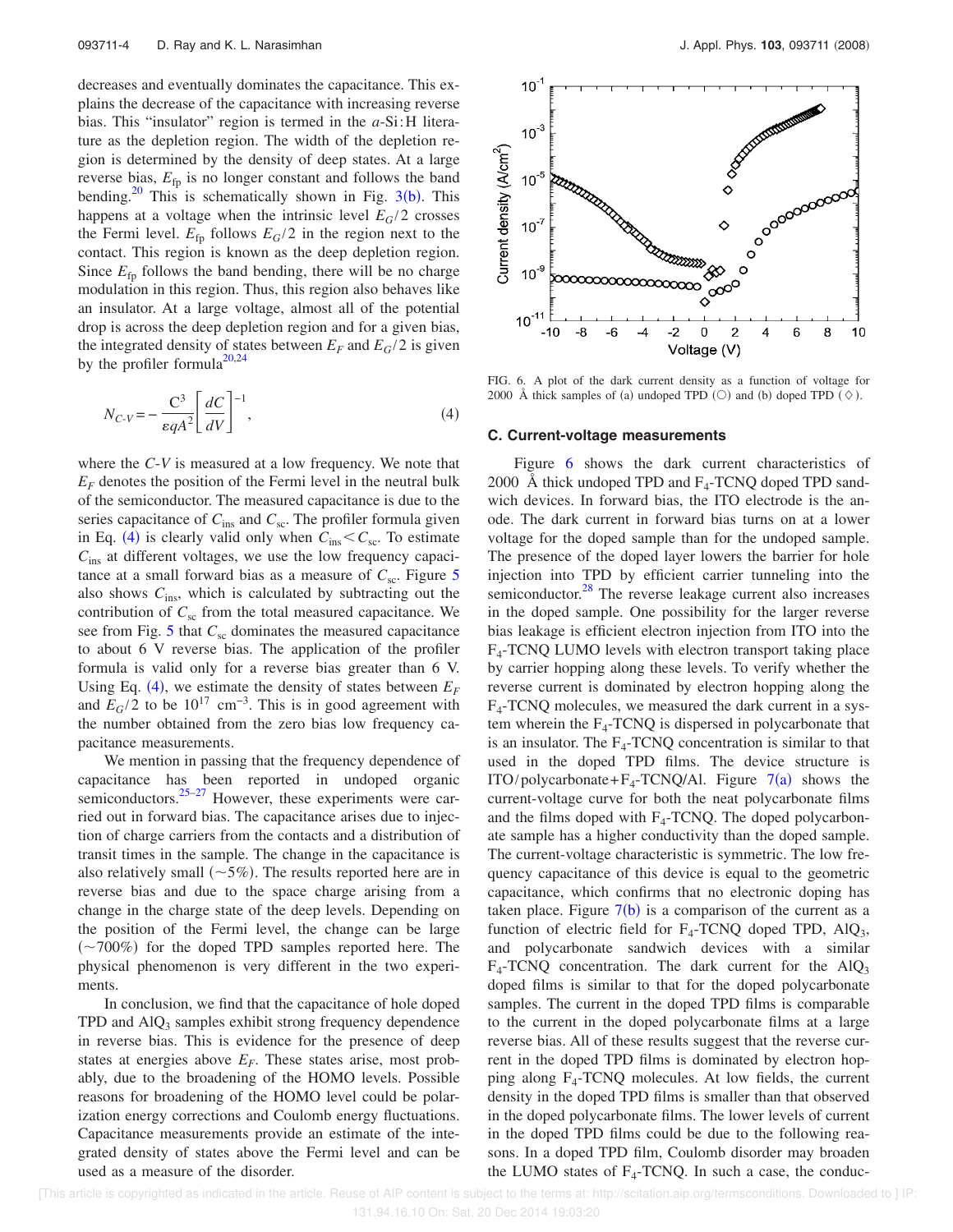

FIG. 7. The dark current voltage plot of a neat polycarbonate film  $(O)$  and one where  $F_4$ -TCNQ is added to it  $(\Delta)$  are shown in graph (a). Graph (b) compares the dark current for F<sub>4</sub>-TCNQ doped TPD  $(O)$ , AlQ<sub>3</sub>  $(\Diamond)$ , and polycarbonate  $(\Delta)$  films.

tance will be different from that observed in the undoped cases. Another possible reason is that due to the presence of the space charge region, the electric field is not constant through the sample and could be much smaller in the neutral region.

We now discuss the photoconductivity in the doped TPD samples. The photocurrent in neat TPD is due to bulk carrier generation in reverse bias. $13$  The photocurrent, for such a case, can be expressed as  $^{13,29}$ 

$$
J_{\rm PC} = qG\,\eta\mu\tau F,\tag{5}
$$

where *G* is the volume density of photons absorbed in the active region (depletion region) of the device,  $q$  is the electronic charge,  $F$  is the electric field,  $\eta$  is the carrier generation efficiency, and  $\tau$  is the carrier trapping time. Figure 8 shows the photocurrent as a function of voltage for a 2000 Å thick  $(ITO/TPD + F_4 - TCNQ(3\%)$  $(2000 \text{ Å})$ /semitransparent-Al/LiF) sample illuminated at 360 nm through the semitransparent Al electrode. The photocurrent increases with (reverse) bias and goes through a maximum at  $-7.5$  V. In reverse bias, the Al electrode is the anode. The holes move away from the anode and get collected at the far ITO end. In the doped TPD samples, the applied voltage primarily drops



FIG. 8. A plot of the measured (O) and calculated  $[\Delta,$  by using Eq. (5) photocurrents as a function of applied reverse bias.

across the depletion region in reverse bias. We approximate the electric field  $(F)$  in the junction to be  $V/W_{\text{dep}}$ , where *V* is the applied bias and  $W_{\text{dep}}$  is the depletion width. The depletion width can be obtained from capacitance measurements for voltages wherein the contribution to total capacitance from *C*sc is negligible, i.e., when *C*ins dominates the capacitance. This is a good approximation for a voltage greater than 6 V reverse bias in our sample. The photocurrent calculated by using Eq.  $(5)$  is also plotted in Fig. 8. Although the number of photons absorbed increases with the depletion width, the electric field falls off faster leading, to a decrease in the photocurrent at a higher voltage. This qualitatively explains the bias dependence of the photoresponse of the sample. The  $\eta\mu\tau$  product is calculated to be 3  $\times 10^{-13}$  cm<sup>2</sup>/V. This is an order of magnitude larger than that for TPD. A simple explanation for this increase is that the lifetime  $(\tau)$  has increased because of doping. This can happen if the recombination centers are filled up with holes thereby enhancing the lifetime.

The recombination kinetics can be probed by measuring the photoconductivity in planar structures. If the recombination is Langevin type, the photocurrent will increase as square root of intensity.<sup>30</sup> Figure 9 shows the photocurrent in a planar sample as a function of excitation intensity. From the plot, the photocurrent is observed to depend on the excitation intensity  $(I)$  as

$$
J_{\rm PC} \propto I^{0.9}.\tag{6}
$$

This shows that the recombination is not bimolecular. The carrier lifetime is controlled by traps that act as recombination centers in the vicinity of the Fermi level. For the light intensity used in these measurements, the quasi-Fermi level under illumination is not very different from the dark Fermi level as the photoconduction in these materials is small.

## **IV. CONCLUSION**

In conclusion, we have studied electrical transport of F4 -TCNQ doped TPD. From dc planar measurements and capacitance measurements, we provide evidence for hole